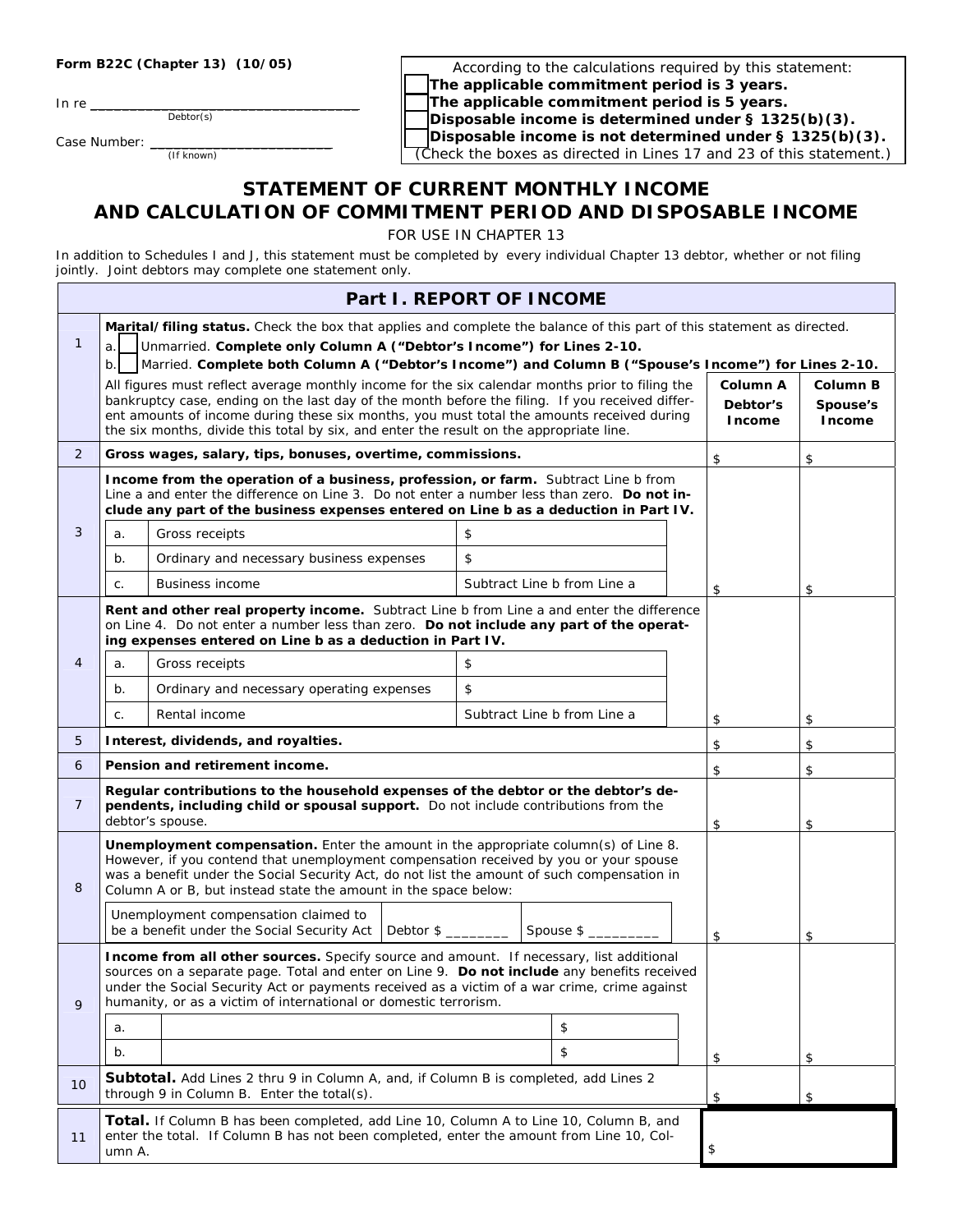|                                                                                                                                                                                                                                                                                                                                                                                                                                                                                                                                                                                       | Part II. CALCULATION OF § 1325(b)(4) COMMITMENT PERIOD                                                                                                                                                                                                                                                                                                                                                                |    |  |  |  |
|---------------------------------------------------------------------------------------------------------------------------------------------------------------------------------------------------------------------------------------------------------------------------------------------------------------------------------------------------------------------------------------------------------------------------------------------------------------------------------------------------------------------------------------------------------------------------------------|-----------------------------------------------------------------------------------------------------------------------------------------------------------------------------------------------------------------------------------------------------------------------------------------------------------------------------------------------------------------------------------------------------------------------|----|--|--|--|
| $12 \overline{ }$                                                                                                                                                                                                                                                                                                                                                                                                                                                                                                                                                                     | Enter the amount from Line 11.                                                                                                                                                                                                                                                                                                                                                                                        |    |  |  |  |
| 13                                                                                                                                                                                                                                                                                                                                                                                                                                                                                                                                                                                    | Marital adjustment. If you are married, but are not filing jointly with your spouse, AND if you contend<br>that calculation of the commitment period under $\S$ 1325(b)(4) does not require inclusion of the income of<br>your spouse, enter the amount of the income listed in Line 10, Column B that was NOT regularly contrib-<br>uted to the household expenses of you or your dependents. Otherwise, enter zero. |    |  |  |  |
| 14                                                                                                                                                                                                                                                                                                                                                                                                                                                                                                                                                                                    | Subtract Line 13 from Line 12 and enter the result.                                                                                                                                                                                                                                                                                                                                                                   |    |  |  |  |
| 15                                                                                                                                                                                                                                                                                                                                                                                                                                                                                                                                                                                    | <b>Annualized current monthly income for <math>\S</math> 1325(b)(4).</b> Multiply the amount from Line 14 by<br>the number 12 and enter the result.                                                                                                                                                                                                                                                                   | \$ |  |  |  |
| 16                                                                                                                                                                                                                                                                                                                                                                                                                                                                                                                                                                                    | <b>Applicable median family income.</b> Enter the median family income for applicable state and house-<br>hold size. (This information is available by family size at www.usdoj.gov/ust/ or from the clerk of the<br>bankruptcy court.)                                                                                                                                                                               |    |  |  |  |
|                                                                                                                                                                                                                                                                                                                                                                                                                                                                                                                                                                                       |                                                                                                                                                                                                                                                                                                                                                                                                                       | \$ |  |  |  |
| <b>Application of § 1325(b)(4).</b> Check the applicable box and proceed as directed.<br>The amount on Line 15 is less than the amount on Line 16. Check the box for "The applicable commit-<br>ment period is 3 years" at the top of page 1 of this statement and complete Part VII of this statement. Do not com-<br>17<br>plete Parts III, IV, V or VI.<br>The amount on Line 15 is not less than the amount on Line 16. Check the box for "The applicable com-<br>mitment period is 5 years" at the top of page 1 of this statement and continue with Part III of this statement. |                                                                                                                                                                                                                                                                                                                                                                                                                       |    |  |  |  |

|    | Part III. APPLICATION OF § 1325(b)(3) FOR DETERMINING DISPOSABLE INCOME                                                                                                                                                                                                                                                               |    |  |  |  |
|----|---------------------------------------------------------------------------------------------------------------------------------------------------------------------------------------------------------------------------------------------------------------------------------------------------------------------------------------|----|--|--|--|
| 18 | Enter the amount from Line 11.                                                                                                                                                                                                                                                                                                        | \$ |  |  |  |
| 19 | <b>Marital adjustment.</b> If you are married, but are not filing jointly with your spouse, enter the amount<br>of the income listed in Line 10, Column B that was NOT regularly contributed to the household expenses of<br>you or your dependents. If you are unmarried or married and filing jointly with your spouse, enter zero. | \$ |  |  |  |
| 20 | Current monthly income for § 1325(b)(3). Subtract Line 19 from Line 18 and enter the result.                                                                                                                                                                                                                                          |    |  |  |  |
| 21 | Annualized current monthly income for § 1325(b)(3). Multiply the amount from Line 20 by<br>the number 12 and enter the result.                                                                                                                                                                                                        | \$ |  |  |  |
| 22 | Applicable median family income. Enter the amount from Line 16.                                                                                                                                                                                                                                                                       | \$ |  |  |  |
|    | <b>Application of § 1325(b)(3).</b> Check the applicable box and proceed as directed.                                                                                                                                                                                                                                                 |    |  |  |  |
| 23 | The amount on Line 21 is more than the amount on Line 22. Check the box for "Disposable income is de-<br>termined under § 1325(b)(3)" at the top of page 1 of this statement and complete the remaining parts of this state-                                                                                                          |    |  |  |  |

ment. **The amount on Line 21 is not more than the amount on Line 22.** Check the box for "Disposable income is not determined under § 1325(b)(3)" at the top of page 1 of this statement and complete Part VII of this statement. **Do not complete Parts IV, V, or VI.**

|                                                                             | Part IV. CALCULATION OF DEDUCTIONS ALLOWED UNDER § 707(b)(2)                                                                                                                                                                                                                                                                                |  |  |  |  |
|-----------------------------------------------------------------------------|---------------------------------------------------------------------------------------------------------------------------------------------------------------------------------------------------------------------------------------------------------------------------------------------------------------------------------------------|--|--|--|--|
| Subpart A: Deductions under Standards of the Internal Revenue Service (IRS) |                                                                                                                                                                                                                                                                                                                                             |  |  |  |  |
| 24                                                                          | National Standards: food, clothing, household supplies, personal care, and miscella-<br>neous. Enter the "Total" amount from IRS National Standards for Allowable Living Expenses for the appli-<br>cable family size and income level. (This information is available at www.usdoj.gov/ust/ or from the clerk<br>of the bankruptcy court.) |  |  |  |  |
| 25A                                                                         | Local Standards: housing and utilities; non-mortgage expenses. Enter the amount of the<br>IRS Housing and Utilities Standards; non-mortgage expenses for the applicable county and family size.<br>(This information is available at www.usdoj.gov/ust/ or from the clerk of the bankruptcy court).                                         |  |  |  |  |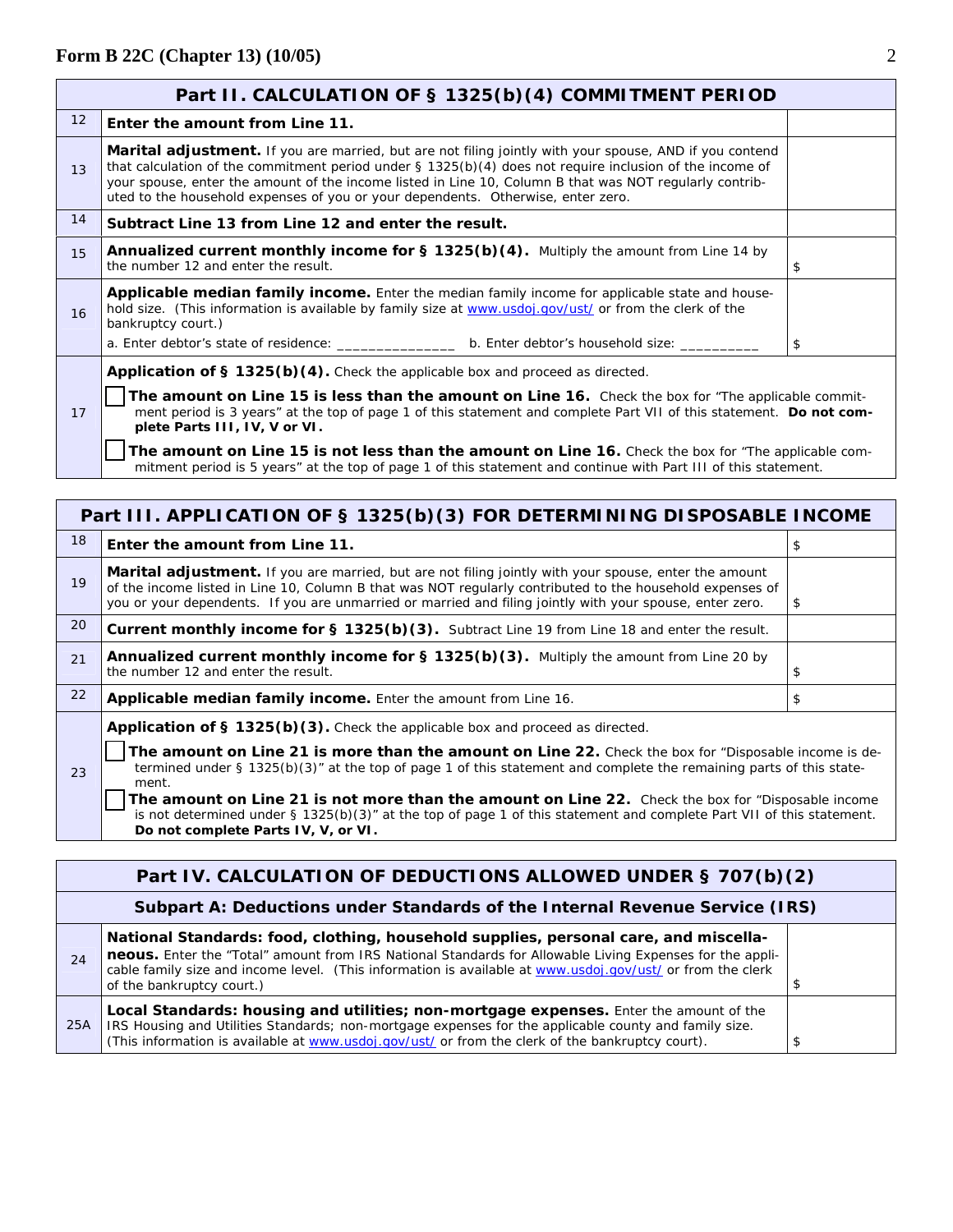## **Form B 22C (Chapter 13) (10/05)** 3

| 25B                                                                                                                                                                                                                                                                                                                                                                                                                                                                                                                                                                                                                                                                                             | Local Standards: housing and utilities; mortgage/rent expense. Enter, in Line a below, the<br>amount of the IRS Housing and Utilities Standards; mortgage/rent expense for your county and family size<br>(this information is available at www.usdoj.gov/ust/ or from the clerk of the bankruptcy court); enter on<br>Line b the total of the Average Monthly Payments for any debts secured by your home, as stated in Line<br>47; subtract Line b from Line a and enter the result in Line 25B. Do not enter an amount less than<br>zero. |                                                                                                                                                                                                                                                                                                                                                                             |                              |    |
|-------------------------------------------------------------------------------------------------------------------------------------------------------------------------------------------------------------------------------------------------------------------------------------------------------------------------------------------------------------------------------------------------------------------------------------------------------------------------------------------------------------------------------------------------------------------------------------------------------------------------------------------------------------------------------------------------|----------------------------------------------------------------------------------------------------------------------------------------------------------------------------------------------------------------------------------------------------------------------------------------------------------------------------------------------------------------------------------------------------------------------------------------------------------------------------------------------------------------------------------------------|-----------------------------------------------------------------------------------------------------------------------------------------------------------------------------------------------------------------------------------------------------------------------------------------------------------------------------------------------------------------------------|------------------------------|----|
|                                                                                                                                                                                                                                                                                                                                                                                                                                                                                                                                                                                                                                                                                                 | a.                                                                                                                                                                                                                                                                                                                                                                                                                                                                                                                                           | IRS Housing and Utilities Standards; mortgage/rent Expense                                                                                                                                                                                                                                                                                                                  | \$                           |    |
|                                                                                                                                                                                                                                                                                                                                                                                                                                                                                                                                                                                                                                                                                                 | b.                                                                                                                                                                                                                                                                                                                                                                                                                                                                                                                                           | Average Monthly Payment for any debts secured by your<br>home, if any, as stated in Line 47                                                                                                                                                                                                                                                                                 | \$                           |    |
|                                                                                                                                                                                                                                                                                                                                                                                                                                                                                                                                                                                                                                                                                                 | C.                                                                                                                                                                                                                                                                                                                                                                                                                                                                                                                                           | Net mortgage/rental expense                                                                                                                                                                                                                                                                                                                                                 | Subtract Line b from Line a. | \$ |
| 26                                                                                                                                                                                                                                                                                                                                                                                                                                                                                                                                                                                                                                                                                              |                                                                                                                                                                                                                                                                                                                                                                                                                                                                                                                                              | Local Standards: housing and utilities; adjustment. if you contend that the process set out in<br>Lines 25A and 25B does not accurately compute the allowance to which you are entitled under the IRS<br>Housing and Utilities Standards, enter any additional amount to which you contend you are entitled, and<br>state the basis for your contention in the space below: |                              | \$ |
|                                                                                                                                                                                                                                                                                                                                                                                                                                                                                                                                                                                                                                                                                                 |                                                                                                                                                                                                                                                                                                                                                                                                                                                                                                                                              | Local Standards: transportation; vehicle operation/public transportation expense.                                                                                                                                                                                                                                                                                           |                              |    |
|                                                                                                                                                                                                                                                                                                                                                                                                                                                                                                                                                                                                                                                                                                 |                                                                                                                                                                                                                                                                                                                                                                                                                                                                                                                                              | You are entitled to an expense allowance in this category regardless of whether you pay the expenses of<br>operating a vehicle and regardless of whether you use public transportation.                                                                                                                                                                                     |                              |    |
| 27                                                                                                                                                                                                                                                                                                                                                                                                                                                                                                                                                                                                                                                                                              |                                                                                                                                                                                                                                                                                                                                                                                                                                                                                                                                              | Check the number of vehicles for which you pay the operating expenses or for which the operating ex-<br>penses are included as a contribution to your household expenses in Line 7.                                                                                                                                                                                         | 2 or more.<br>0              |    |
|                                                                                                                                                                                                                                                                                                                                                                                                                                                                                                                                                                                                                                                                                                 |                                                                                                                                                                                                                                                                                                                                                                                                                                                                                                                                              | Enter the amount from IRS Transportation Standards, Operating Costs & Public Transportation Costs for                                                                                                                                                                                                                                                                       |                              |    |
|                                                                                                                                                                                                                                                                                                                                                                                                                                                                                                                                                                                                                                                                                                 | the applicable number of vehicles in the applicable Metropolitan Statistical Area or Census Region. (This<br>information is available at www.usdoj.gov/ust/ or from the clerk of the bankruptcy court.)                                                                                                                                                                                                                                                                                                                                      |                                                                                                                                                                                                                                                                                                                                                                             |                              |    |
| Local Standards: transportation ownership/lease expense; Vehicle 1. Check the number<br>of vehicles for which you claim an ownership/lease expense. (You may not claim an ownership/lease ex-<br>pense for more than two vehicles.)<br>$\mathbf{1}$<br>2 or more.<br>Enter, in Line a below, the amount of the IRS Transportation Standards, Ownership Costs, First Car (avail-<br>able at www.usdoj.gov/ust/ or from the clerk of the bankruptcy court); enter in Line b the total of the Av-<br>erage Monthly Payments for any debts secured by Vehicle 1, as stated in Line 47; subtract Line b from<br>28<br>Line a and enter the result in Line 28. Do not enter an amount less than zero. |                                                                                                                                                                                                                                                                                                                                                                                                                                                                                                                                              |                                                                                                                                                                                                                                                                                                                                                                             |                              |    |
|                                                                                                                                                                                                                                                                                                                                                                                                                                                                                                                                                                                                                                                                                                 | a.                                                                                                                                                                                                                                                                                                                                                                                                                                                                                                                                           | IRS Transportation Standards, Ownership Costs, First Car                                                                                                                                                                                                                                                                                                                    | \$                           |    |
|                                                                                                                                                                                                                                                                                                                                                                                                                                                                                                                                                                                                                                                                                                 | b.                                                                                                                                                                                                                                                                                                                                                                                                                                                                                                                                           | Average Monthly Payment for any debts secured by Vehicle 1,<br>as stated in Line 47                                                                                                                                                                                                                                                                                         | \$                           |    |
|                                                                                                                                                                                                                                                                                                                                                                                                                                                                                                                                                                                                                                                                                                 | C.                                                                                                                                                                                                                                                                                                                                                                                                                                                                                                                                           | Net ownership/lease expense for Vehicle 1                                                                                                                                                                                                                                                                                                                                   | Subtract Line b from Line a. | \$ |
|                                                                                                                                                                                                                                                                                                                                                                                                                                                                                                                                                                                                                                                                                                 |                                                                                                                                                                                                                                                                                                                                                                                                                                                                                                                                              | Local Standards: transportation ownership/lease expense; Vehicle 2. Complete this Line<br>only if you checked the "2 or more" Box in Line 28.<br>Enter, in Line a below, the amount of the IRS Transportation Standards, Ownership Costs, Second Car                                                                                                                        |                              |    |
| 29                                                                                                                                                                                                                                                                                                                                                                                                                                                                                                                                                                                                                                                                                              |                                                                                                                                                                                                                                                                                                                                                                                                                                                                                                                                              | (available at www.usdoj.gov/ust/ or from the clerk of the bankruptcy court); enter in Line b the total of<br>the Average Monthly Payments for any debts secured by Vehicle 2, as stated in Line 47; subtract Line b<br>from Line a and enter the result in Line 29. Do not enter an amount less than zero.                                                                  |                              |    |
|                                                                                                                                                                                                                                                                                                                                                                                                                                                                                                                                                                                                                                                                                                 | a.                                                                                                                                                                                                                                                                                                                                                                                                                                                                                                                                           | IRS Transportation Standards, Ownership Costs, Second Car                                                                                                                                                                                                                                                                                                                   | \$                           |    |
|                                                                                                                                                                                                                                                                                                                                                                                                                                                                                                                                                                                                                                                                                                 | b.                                                                                                                                                                                                                                                                                                                                                                                                                                                                                                                                           | Average Monthly Payment for any debts secured by Vehicle 2,<br>as stated in Line 47                                                                                                                                                                                                                                                                                         | \$                           |    |
|                                                                                                                                                                                                                                                                                                                                                                                                                                                                                                                                                                                                                                                                                                 | C.                                                                                                                                                                                                                                                                                                                                                                                                                                                                                                                                           | Net ownership/lease expense for Vehicle 2                                                                                                                                                                                                                                                                                                                                   | Subtract Line b from Line a. | \$ |
| 30                                                                                                                                                                                                                                                                                                                                                                                                                                                                                                                                                                                                                                                                                              | Other Necessary Expenses: taxes. Enter the total average monthly expense that you actually incur<br>for all federal, state, and local taxes, other than real estate and sales taxes, such as income taxes, self<br>employment taxes, social security taxes, and Medicare taxes. Do not include real estate or sales<br>taxes.                                                                                                                                                                                                                |                                                                                                                                                                                                                                                                                                                                                                             |                              | \$ |
| 31                                                                                                                                                                                                                                                                                                                                                                                                                                                                                                                                                                                                                                                                                              | Other Necessary Expenses: mandatory payroll deductions. Enter the total average monthly<br>payroll deductions that are required for your employment, such as mandatory retirement contributions,<br>union dues, and uniform costs. Do not include discretionary amounts, such as non-mandatory<br>401(k) contributions.                                                                                                                                                                                                                      |                                                                                                                                                                                                                                                                                                                                                                             |                              | \$ |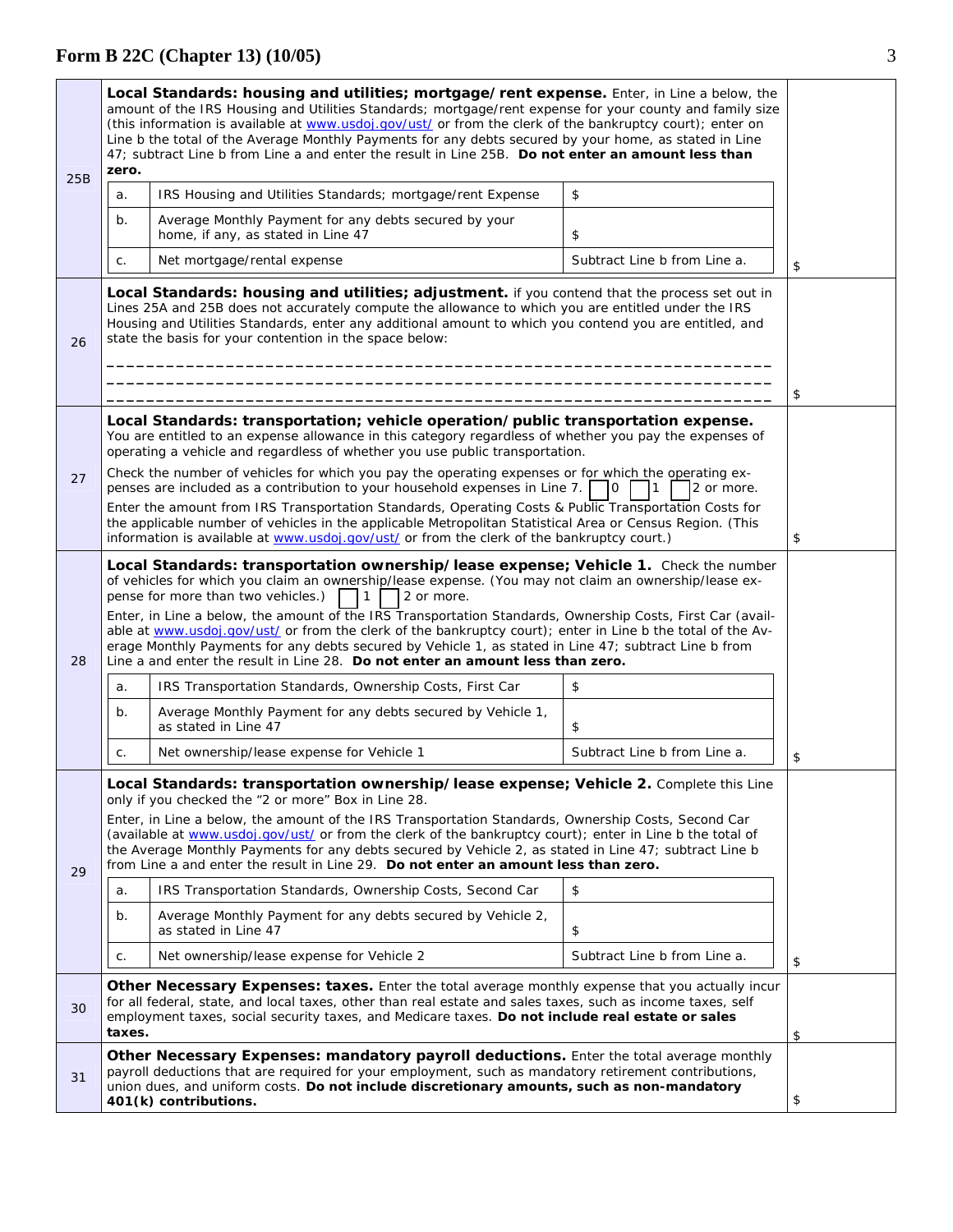| 32                                                                                                                                                                                                                                                                                                                                                                                                                                                                                                                 | Other Necessary Expenses: life insurance. Enter average monthly premiums that you actually<br>pay for term life insurance for yourself. Do not include premiums for insurance on your depend-                                                                                                                                      |                                                                                                                                                                                                                                                                                                                                                                                           |                              | \$ |    |
|--------------------------------------------------------------------------------------------------------------------------------------------------------------------------------------------------------------------------------------------------------------------------------------------------------------------------------------------------------------------------------------------------------------------------------------------------------------------------------------------------------------------|------------------------------------------------------------------------------------------------------------------------------------------------------------------------------------------------------------------------------------------------------------------------------------------------------------------------------------|-------------------------------------------------------------------------------------------------------------------------------------------------------------------------------------------------------------------------------------------------------------------------------------------------------------------------------------------------------------------------------------------|------------------------------|----|----|
| 33                                                                                                                                                                                                                                                                                                                                                                                                                                                                                                                 | ents, for whole life or for any other form of insurance.<br>Other Necessary Expenses: court-ordered payments. Enter the total monthly amount that<br>you are required to pay pursuant to court order, such as spousal or child support payments. Do not in-<br>clude payments on past due support obligations included in Line 49. |                                                                                                                                                                                                                                                                                                                                                                                           |                              | \$ |    |
| Other Necessary Expenses: education for employment or for a physically or mentally<br>challenged child. Enter the total monthly amount that you actually expend for education that is a<br>34<br>condition of employment and for education that is required for a physically or mentally challenged depend-<br>ent child for whom no public education providing similar services is available.                                                                                                                     |                                                                                                                                                                                                                                                                                                                                    |                                                                                                                                                                                                                                                                                                                                                                                           |                              |    |    |
| 35                                                                                                                                                                                                                                                                                                                                                                                                                                                                                                                 |                                                                                                                                                                                                                                                                                                                                    | Other Necessary Expenses: childcare. Enter the average monthly amount that you actually ex-<br>pend on childcare. Do not include payments made for children's education.                                                                                                                                                                                                                  |                              |    | \$ |
| 36                                                                                                                                                                                                                                                                                                                                                                                                                                                                                                                 |                                                                                                                                                                                                                                                                                                                                    | Other Necessary Expenses: health care. Enter the average monthly amount that you actually<br>expend on health care expenses that are not reimbursed by insurance or paid by a health savings account.<br>Do not include payments for health insurance listed in Line 39.                                                                                                                  |                              |    | \$ |
| 37                                                                                                                                                                                                                                                                                                                                                                                                                                                                                                                 |                                                                                                                                                                                                                                                                                                                                    | Other Necessary Expenses: telecommunication services. Enter the average monthly ex-<br>penses that you actually pay for cell phones, pagers, call waiting, caller identification, special long dis-<br>tance, or internet services necessary for the health and welfare of you or your dependents. Do not in-<br>clude any amount previously deducted.                                    |                              |    | \$ |
| 38                                                                                                                                                                                                                                                                                                                                                                                                                                                                                                                 |                                                                                                                                                                                                                                                                                                                                    | Total Expenses Allowed under IRS Standards. Enter the total of Lines 24 through 37.                                                                                                                                                                                                                                                                                                       |                              |    | \$ |
|                                                                                                                                                                                                                                                                                                                                                                                                                                                                                                                    |                                                                                                                                                                                                                                                                                                                                    | Subpart B: Additional Expense Deductions under § 707(b)                                                                                                                                                                                                                                                                                                                                   |                              |    |    |
|                                                                                                                                                                                                                                                                                                                                                                                                                                                                                                                    |                                                                                                                                                                                                                                                                                                                                    | Note: Do not include any expenses that you have listed in Lines 24-37                                                                                                                                                                                                                                                                                                                     |                              |    |    |
|                                                                                                                                                                                                                                                                                                                                                                                                                                                                                                                    | Health Insurance, Disability Insurance, and Health Savings Account Expenses. List the<br>average monthly amounts that you actually expend in each of the following categories and enter the total.                                                                                                                                 |                                                                                                                                                                                                                                                                                                                                                                                           |                              |    |    |
|                                                                                                                                                                                                                                                                                                                                                                                                                                                                                                                    | a.                                                                                                                                                                                                                                                                                                                                 | Health Insurance                                                                                                                                                                                                                                                                                                                                                                          | \$                           |    |    |
| 39                                                                                                                                                                                                                                                                                                                                                                                                                                                                                                                 | b.                                                                                                                                                                                                                                                                                                                                 | Disability Insurance                                                                                                                                                                                                                                                                                                                                                                      | \$                           |    |    |
|                                                                                                                                                                                                                                                                                                                                                                                                                                                                                                                    | C.                                                                                                                                                                                                                                                                                                                                 | Health Savings Account                                                                                                                                                                                                                                                                                                                                                                    | \$                           |    |    |
|                                                                                                                                                                                                                                                                                                                                                                                                                                                                                                                    |                                                                                                                                                                                                                                                                                                                                    |                                                                                                                                                                                                                                                                                                                                                                                           | Total: Add Lines a, b, and c |    | \$ |
| 40                                                                                                                                                                                                                                                                                                                                                                                                                                                                                                                 |                                                                                                                                                                                                                                                                                                                                    | Continued contributions to the care of household or family members. Enter the actual<br>monthly expenses that you will continue to pay for the reasonable and necessary care and support of an<br>elderly, chronically ill, or disabled member of your household or member of your immediate family who is<br>unable to pay for such expenses. Do not include payments listed in Line 34. |                              |    | \$ |
| Protection against family violence. Enter any average monthly expenses that you actually in-<br>41<br>curred to maintain the safety of your family under the Family Violence Prevention and Services Act or<br>other applicable federal law.                                                                                                                                                                                                                                                                       |                                                                                                                                                                                                                                                                                                                                    |                                                                                                                                                                                                                                                                                                                                                                                           |                              | \$ |    |
| Home energy costs in excess of the allowance specified by the IRS Local Standards.<br>Enter the average monthly amount by which your home energy costs exceed the allowance in the IRS Lo-<br>42<br>cal Standards for Housing and Utilities. You must provide your case trustee with documentation<br>demonstrating that the additional amount claimed is reasonable and necessary.                                                                                                                                |                                                                                                                                                                                                                                                                                                                                    |                                                                                                                                                                                                                                                                                                                                                                                           |                              | \$ |    |
| <b>Education expenses for dependent children under 18.</b> Enter the average monthly expenses<br>that you actually incur, not to exceed \$125 per child, in providing elementary and secondary education for<br>43<br>your dependent children less than 18 years of age. You must provide your case trustee with docu-<br>mentation demonstrating that the amount claimed is reasonable and necessary and not already<br>accounted for in the IRS Standards.                                                       |                                                                                                                                                                                                                                                                                                                                    |                                                                                                                                                                                                                                                                                                                                                                                           | \$                           |    |    |
| Additional food and clothing expense. Enter the average monthly amount by which your food and<br>clothing expenses exceed the combined allowances for food and apparel in the IRS National Standards, not<br>44<br>to exceed five percent of those combined allowances. (This information is available at www.usdoj.gov/ust/<br>or from the clerk of the bankruptcy court.) You must provide your case trustee with documentation<br>demonstrating that the additional amount claimed is reasonable and necessary. |                                                                                                                                                                                                                                                                                                                                    |                                                                                                                                                                                                                                                                                                                                                                                           | \$                           |    |    |
| 45                                                                                                                                                                                                                                                                                                                                                                                                                                                                                                                 |                                                                                                                                                                                                                                                                                                                                    | <b>Continued charitable contributions.</b> Enter the amount that you will continue to contribute in the<br>form of cash or financial instruments to a charitable organization as defined in 26 U.S.C. § 170(c)(1)-(2).                                                                                                                                                                    |                              |    | \$ |
| Total Additional Expense Deductions under § 707(b). Enter the total of Lines 39 through 45.<br>46                                                                                                                                                                                                                                                                                                                                                                                                                  |                                                                                                                                                                                                                                                                                                                                    |                                                                                                                                                                                                                                                                                                                                                                                           |                              | \$ |    |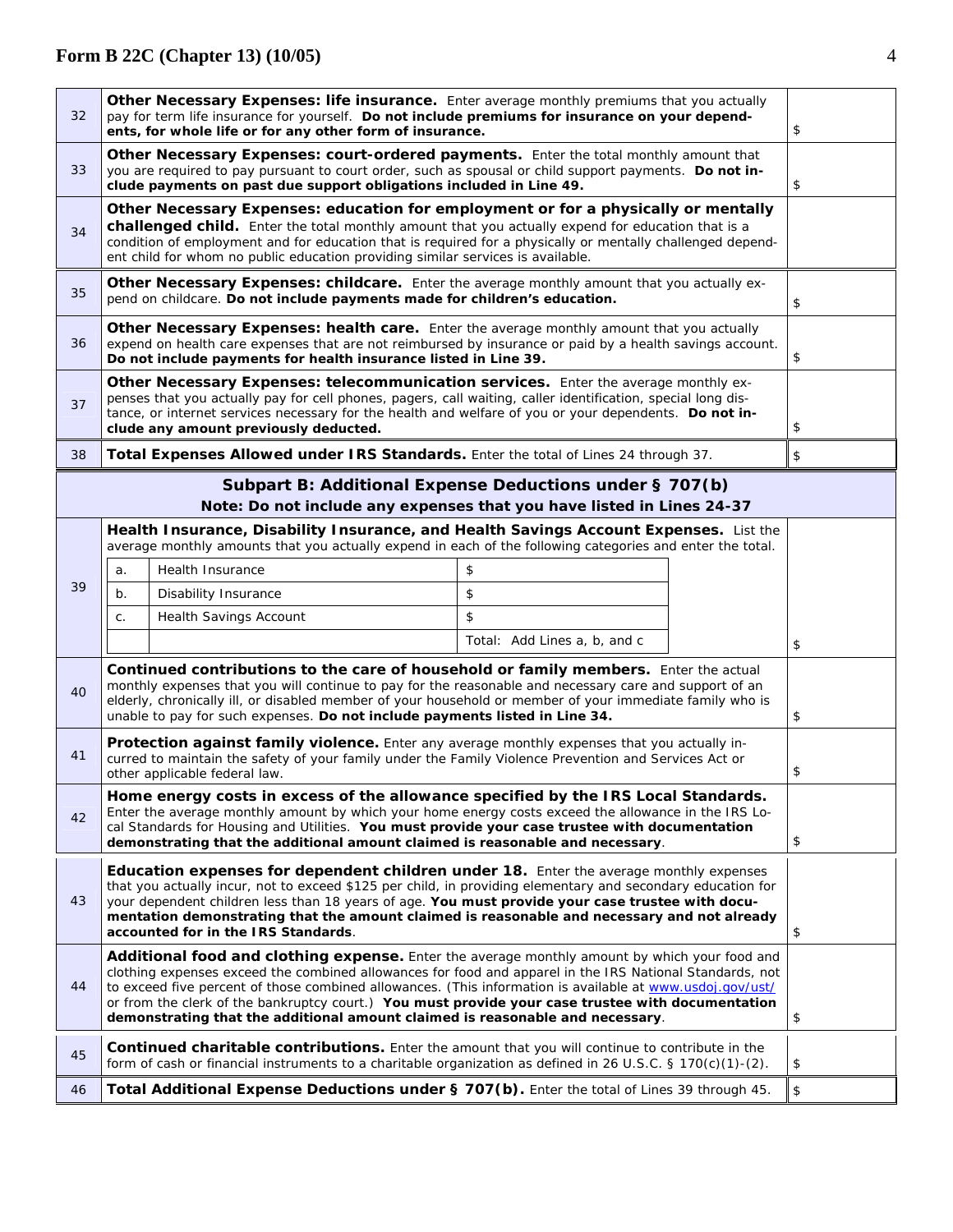|                                                                                                                                                                                                                                                                                                                                                                                                                                                                                                                                                                                          | <b>Subpart C: Deductions for Debt Payment</b>                                                     |                                             |                                                                                                                                                                                                        |                               |    |
|------------------------------------------------------------------------------------------------------------------------------------------------------------------------------------------------------------------------------------------------------------------------------------------------------------------------------------------------------------------------------------------------------------------------------------------------------------------------------------------------------------------------------------------------------------------------------------------|---------------------------------------------------------------------------------------------------|---------------------------------------------|--------------------------------------------------------------------------------------------------------------------------------------------------------------------------------------------------------|-------------------------------|----|
| Future payments on secured claims. For each of your debts that is secured by an interest in prop-<br>erty that you own, list the name of the creditor, identify the property securing the debt, and state the Av-<br>erage Monthly Payment. The Average Monthly Payment is the total of all amounts contractually due to<br>each Secured Creditor in the 60 months following the filing of the bankruptcy case, divided by 60. Mort-<br>gage debts should include payments of taxes and insurance required by the mortgage. If necessary, list<br>additional entries on a separate page. |                                                                                                   |                                             |                                                                                                                                                                                                        |                               |    |
| 47                                                                                                                                                                                                                                                                                                                                                                                                                                                                                                                                                                                       |                                                                                                   | Name of Creditor                            | Property Securing the Debt                                                                                                                                                                             | 60-month Average Payment      |    |
|                                                                                                                                                                                                                                                                                                                                                                                                                                                                                                                                                                                          | a.                                                                                                |                                             |                                                                                                                                                                                                        | \$                            |    |
|                                                                                                                                                                                                                                                                                                                                                                                                                                                                                                                                                                                          | b.                                                                                                |                                             |                                                                                                                                                                                                        | \$                            |    |
|                                                                                                                                                                                                                                                                                                                                                                                                                                                                                                                                                                                          | C.                                                                                                |                                             |                                                                                                                                                                                                        | \$                            |    |
|                                                                                                                                                                                                                                                                                                                                                                                                                                                                                                                                                                                          |                                                                                                   |                                             |                                                                                                                                                                                                        | Total: Add Lines a, b, and c  | \$ |
| Past due payments on secured claims. If any of the debts listed in Line 47 are in default, and the<br>property securing the debt is necessary for your support or the support of your dependents, you may in-<br>clude in your deductions 1/60th of the amount that you must pay the creditor as a result of the default<br>(the "cure amount") in order to maintain possession of the property. List any such amounts in the follow-<br>ing chart and enter the total. If necessary, list additional entries on a separate page.                                                        |                                                                                                   |                                             |                                                                                                                                                                                                        |                               |    |
| 48                                                                                                                                                                                                                                                                                                                                                                                                                                                                                                                                                                                       |                                                                                                   | Name of Creditor                            | Property Securing the Debt in Default                                                                                                                                                                  | 1/60th of the Cure Amount     |    |
|                                                                                                                                                                                                                                                                                                                                                                                                                                                                                                                                                                                          | a.                                                                                                |                                             |                                                                                                                                                                                                        | \$                            |    |
|                                                                                                                                                                                                                                                                                                                                                                                                                                                                                                                                                                                          | b.                                                                                                |                                             |                                                                                                                                                                                                        | \$                            |    |
|                                                                                                                                                                                                                                                                                                                                                                                                                                                                                                                                                                                          | C.                                                                                                |                                             |                                                                                                                                                                                                        | \$                            |    |
|                                                                                                                                                                                                                                                                                                                                                                                                                                                                                                                                                                                          |                                                                                                   |                                             |                                                                                                                                                                                                        | Total: Add Lines a, b, and c  | \$ |
| 49                                                                                                                                                                                                                                                                                                                                                                                                                                                                                                                                                                                       |                                                                                                   | support and alimony claims), divided by 60. | Payments on priority claims. Enter the total amount of all priority claims (including priority child                                                                                                   |                               | \$ |
|                                                                                                                                                                                                                                                                                                                                                                                                                                                                                                                                                                                          |                                                                                                   | enter the resulting administrative expense. | Chapter 13 administrative expenses. Multiply the amount in Line a by the amount in Line b, and                                                                                                         |                               |    |
|                                                                                                                                                                                                                                                                                                                                                                                                                                                                                                                                                                                          | a.                                                                                                |                                             | Projected average monthly Chapter 13 plan payment.                                                                                                                                                     | \$                            |    |
| 50                                                                                                                                                                                                                                                                                                                                                                                                                                                                                                                                                                                       | b.                                                                                                | clerk of the bankruptcy court.)             | Current multiplier for your district as determined under sched-<br>ules issued by the Executive Office for United States Trustees.<br>(This information is available at www.usdoj.gov/ust/ or from the | х                             |    |
|                                                                                                                                                                                                                                                                                                                                                                                                                                                                                                                                                                                          | C.                                                                                                |                                             | Average monthly administrative expense of Chapter 13 case                                                                                                                                              | Total: Multiply Lines a and b | \$ |
| 51                                                                                                                                                                                                                                                                                                                                                                                                                                                                                                                                                                                       |                                                                                                   |                                             | Total Deductions for Debt Payment. Enter the total of Lines 47 through 50.                                                                                                                             |                               | \$ |
|                                                                                                                                                                                                                                                                                                                                                                                                                                                                                                                                                                                          |                                                                                                   |                                             | Subpart D: Total Deductions Allowed under § 707(b)(2)                                                                                                                                                  |                               |    |
| 52                                                                                                                                                                                                                                                                                                                                                                                                                                                                                                                                                                                       | Total of all deductions allowed under § 707(b)(2). Enter the total of Lines 38, 46, and 51.<br>\$ |                                             |                                                                                                                                                                                                        |                               |    |

|    | Part V. DETERMINATION OF DISPOSABLE INCOME UNDER § 1325(b)(2)                                                                                                                                                                                                                                                 |    |  |
|----|---------------------------------------------------------------------------------------------------------------------------------------------------------------------------------------------------------------------------------------------------------------------------------------------------------------|----|--|
| 53 | <b>Total current monthly income.</b> Enter the amount from Line 20.                                                                                                                                                                                                                                           | \$ |  |
| 54 | Support income. Enter the monthly average of any child support payments, foster care payments, or<br>disability payments for a dependent child, included in Line 7, that you received in accordance with applica-<br>ble nonbankruptcy law, to the extent reasonably necessary to be expended for such child. |    |  |
| 55 | Qualified retirement deductions. Enter the monthly average of (a) all contributions or wage de-<br>ductions made to qualified retirement plans, as specified in $\S$ 541(b)(7) and (b) all repayments of loans<br>from retirement plans, as specified in $\S$ 362(b)(19).                                     |    |  |
| 56 | Total of all deductions allowed under § 707(b)(2). Enter the amount from Line 52.                                                                                                                                                                                                                             |    |  |
| 57 | Total adjustments to determine disposable income. Add the amounts on Lines 54, 55, and 56<br>and enter the result.                                                                                                                                                                                            | \$ |  |
| 58 | Monthly Disposable Income Under § 1325(b)(2). Subtract Line 57 from Line 53 and enter the                                                                                                                                                                                                                     | \$ |  |